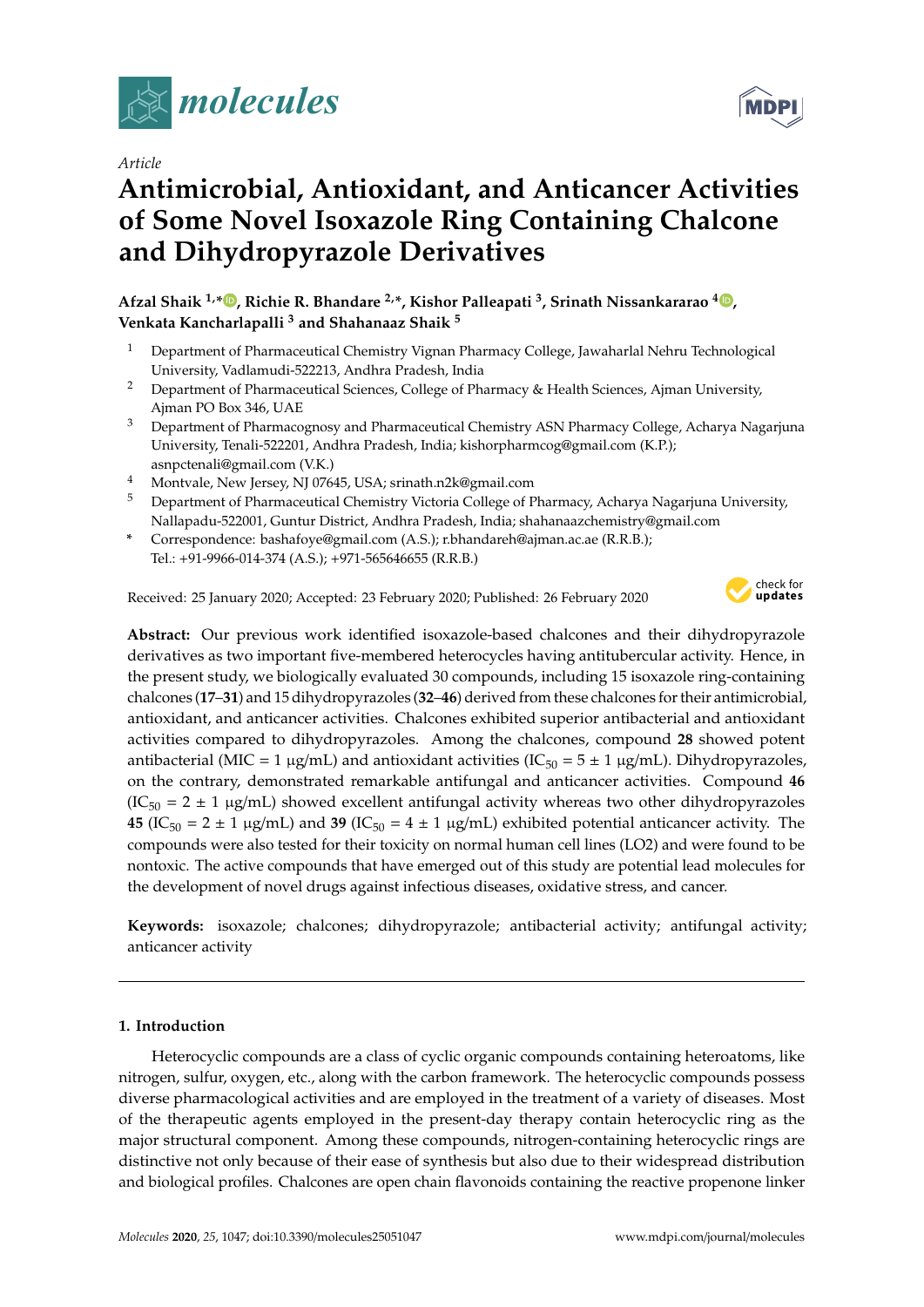connected to two aryl rings. A literature survey revealed that chalcones and nitrogen-containing heterocycles, i.e., isoxazoles and dihydropyrazoles, possess a broad spectrum of biological activities, like antimicrobial, antioxidant, anticancer, antimalarial, antidepressant, antihistaminic, antitubercular, and anti-inflammatory [1–48].

Isoxazole, a five-membered heterocyclic ring, is present in therapeutic drugs, including the – β-lactam antibiotics, cloxacillin and dicloxacillin, sulfisoxazole and sulfamethoxazole (antibacterials), *β* valdecoxib (selective COX-II inhibitor), and leflunomide, an immunosuppressive disease-modifying antirheumatic drug [DMARD]. The completely reduced form of isoxazole, i.e., isoxazoline and isoxazolidine scaffolds, are seen in the antifungal agent drazoxolon and antitubercular antibiotic cycloserine, respectively. Dihydropyrazole is another interesting heterocyclic compound with two nitrogen atoms present in the adjacent positions of a five-membered ring. This ring can be conveniently synthesized from  $\alpha$ ,  $\beta$ -unsaturated carbonyl compounds by reacting with different kinds of hydrazines. The dihydropyrazole or its oxo derivative scaffold constitutes the part of drugs, including Muzolimine *α β* (Diuretic); Antipyrine, Aminopyrine, Ramifenazone, and Dipyrone (Analgesics); and Ibipinabant (anti-obesity cannabinoid receptor type  $1$  ((CB<sub>1</sub>) antagonist) (Figure 1).



**Figure 1.** Structures of some clinically useful drugs containing isoxazole and dihydropyrazole rings.

*α β* β-unsaturated propenone fragment is not only responsible for the bioactivities but is also useful for – ring-appended chalcones exhibiting antitubercular, antifungal, and cytotoxic activities [9–13]. Based on a literature survey [1-5,14-48] and our previously conducted studies [9-13], we herein report a Chalcones, a privileged structure in medicinal chemistry [6], are a type of open chain flavonoids bearing two aryl rings connected through a three-carbon spacer, the propenone linkage. The reactive  $\alpha$ , the conversion of chalcones to different classes of heterocyclic compounds. There is a difference in the intensity of the bioactivities shown by chalcones due to variation in the nature and type of aryl rings. A literature survey on chalcones revealed that compounds containing heteroaromatic rings in their aryl portion showed excellent biological profiles [7,8]. We have previously reported heterocyclic continuation of that work, with a goal of further evaluating isoxazole-containing chalcones and its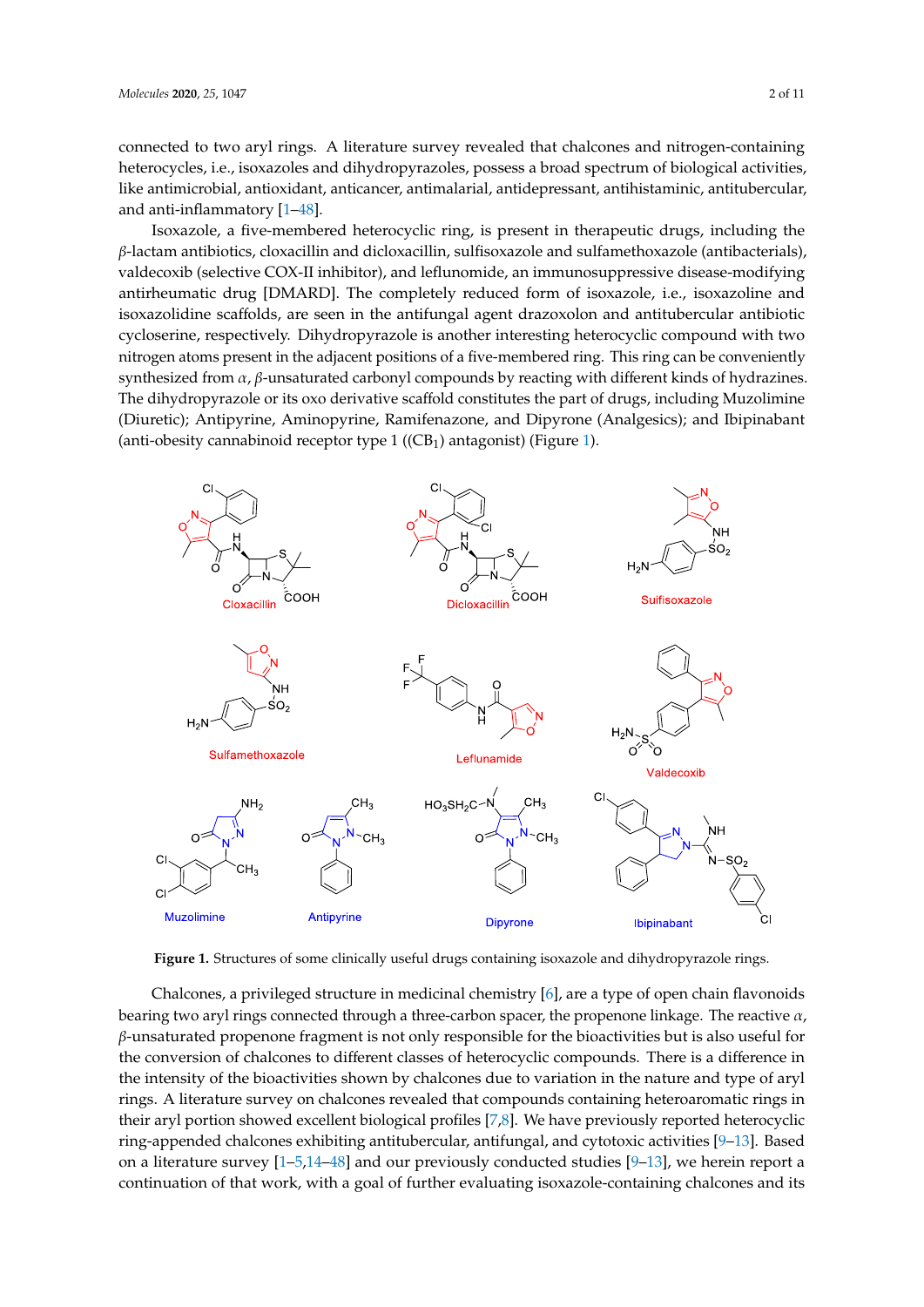dihydropyrazole derivatives (privileged heterocyclic compounds) (Figure 2) for their antibacterial, antifungal, antioxidant, and anticancer activities. The results of these efforts and the structure–activity relationship for the series of isoxazole chalcones and dihydropyrazole derivatives are discussed here.



**Figure 2.** Previously designed isoxazole chalcone and dihydropyrazole derivatives.

# **2. Results and Discussion**

#### *2.1. Chemistry*

The synthesis and characterization of compounds 17–31 and 32–46 has been published previously [9,11]. Chalcones (17–31) were prepared by Claisen–Schmidt condensation reaction – (**1**) was condensed with substituted benzaldehyde (**2**–**16**) under basis conditions at room temperature – – recrystallized using chloroform to afford chalcones **17**–**31**. The target dihydropyrazoles (**32**–**46**) were – obtained by treating the synthesized chalcones with semicarbazide in a catalytic amount of pyridine – (Scheme 1) in the presence of aqueous potassium hydroxide as a catalyst. The 1-(isoxazole-5-yl)ethanone for 24 h. The reaction was stopped by transferring the mixture on ice. The crude precipitate was and purified using silica gel column chromatography.



Scheme 1. Synthesis of isoxazolylchalcones (17-31) and dihydropyrazoles (32-46).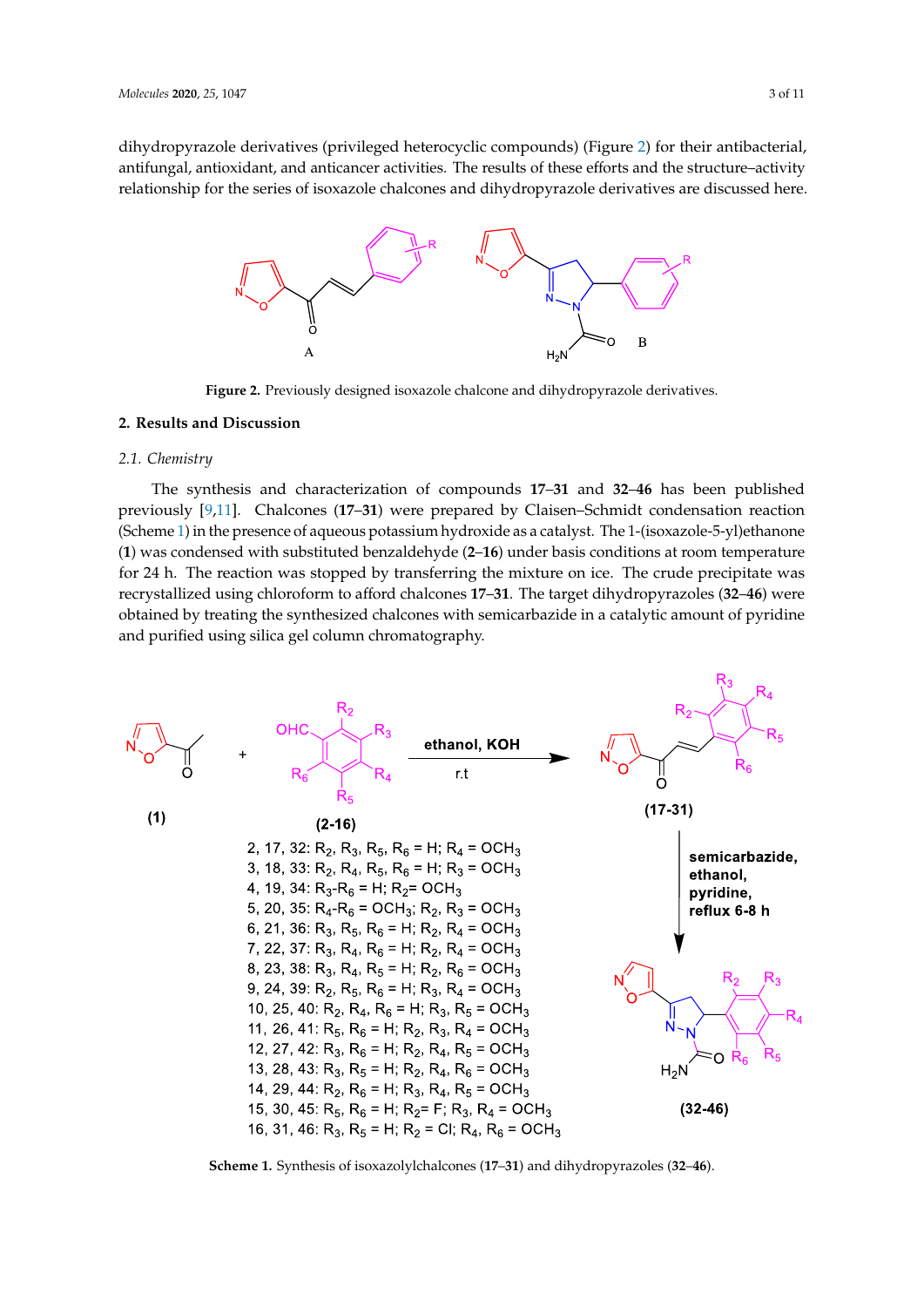#### *2.2. Biological Studies*

## 2.2.1. Antibacterial and Antifungal Activities

Previously published studies suggested that chalcones/heteroarylchalcones and compounds having dihydropyrazoles exhibited antimicrobial, antioxidant, and cytotoxic activity [1–5,14–47]. Hence, we decided to screen our compounds for antibacterial, antifungal, antioxidant, and anticancer (prostrate cell line) activities. The target chalcones (**17**–**31**) and pyrazolines (**32**–**46**) were tested for their antimicrobial activities by serial tube dilution method against two types of bacterial and fungal strains (Tables 1 and 2). The bacterial strains used for the testing, including Gram-positive *Staphylococcus aureus* and Gram-negative *Pseudomonas aeruginosa*, whereas the fungal strains employed were *Aspergillus niger* and *Candida tropicalis*.

| Compound      | S aureus       | P aeruginosa   | A niger        | C tropicalis   |
|---------------|----------------|----------------|----------------|----------------|
| 17            | 4              | 8              | 8              | 8              |
| 18            | 128            | 128            | 256            | 256            |
| 19            | 4              | 4              | 8              | 16             |
| 20            | 32             | 64             | 64             | 32             |
| 21            | 2              | 4              | 8              | 16             |
| 22            | 32             | 32             | 64             | 64             |
| 23            | 4              | 4              | 4              | 4              |
| 24            | 64             | 32             | 128            | 64             |
| 25            | 256            | 256            | 256            | 512            |
| 26            | 64             | 64             | 128            | 128            |
| 27            | 16             | 16             | 32             | 32             |
| 28            | 1              | 1              | $\overline{2}$ | $\overline{2}$ |
| 29            | 64             | 128            | 128            | 256            |
| 30            | 4              | 4              | 16             | 16             |
| 31            | 2              | 2              | 4              | 4              |
| Ciprofloxacin | $\overline{2}$ | $\mathfrak{D}$ |                |                |
| Fluconazole   |                |                | 1              | $\mathbf{1}$   |

**Table 1.** Results of the antibacterial and antifungal activities of chalcones (MIC µg/mL; **17**–**31**).

| Table 2. Results of the antibacterial and antifungal activity of dihydropyrazoles (MIC µg/mL; 32-46). |  |  |  |  |  |  |  |
|-------------------------------------------------------------------------------------------------------|--|--|--|--|--|--|--|
|-------------------------------------------------------------------------------------------------------|--|--|--|--|--|--|--|

| Compound      | S aureus       | P aeruginosa   | A niger | C tropicalis   |
|---------------|----------------|----------------|---------|----------------|
| 32            | 16             | 16             | 4       | 4              |
| 33            | 128            | 128            | 64      | 64             |
| 34            | 16             | 16             | 8       | 8              |
| 35            | 64             | 64             | 16      | 16             |
| 36            | 8              | 8              | 4       | 8              |
| 37            | 64             | 32             | 32      | 32             |
| 38            | 32             | 16             | 2       | $\overline{2}$ |
| 39            | 128            | 64             | 32      | 32             |
| 40            | 256            | 256            | 64      | 64             |
| 41            | 64             | 128            | 64      | 64             |
| 42            | 32             | 16             | 16      | 16             |
| 43            | 4              | $\overline{4}$ | 2       | $\overline{2}$ |
| 44            | 64             | 256            | 16      | 16             |
| 45            | 8              | 8              | 0.5     | 1              |
| 46            | 8              | 8              | 0.5     | 0.5            |
| Ciprofloxacin | $\mathfrak{D}$ | $\mathfrak{D}$ |         |                |
| Fluconazole   |                |                | 1       | 1              |

Chalcones exhibited excellent antibacterial potency whereas the dihydropyrazoles showed tremendous antifungal activity compared to the standard drugs ciprofloxacin and fluconazole.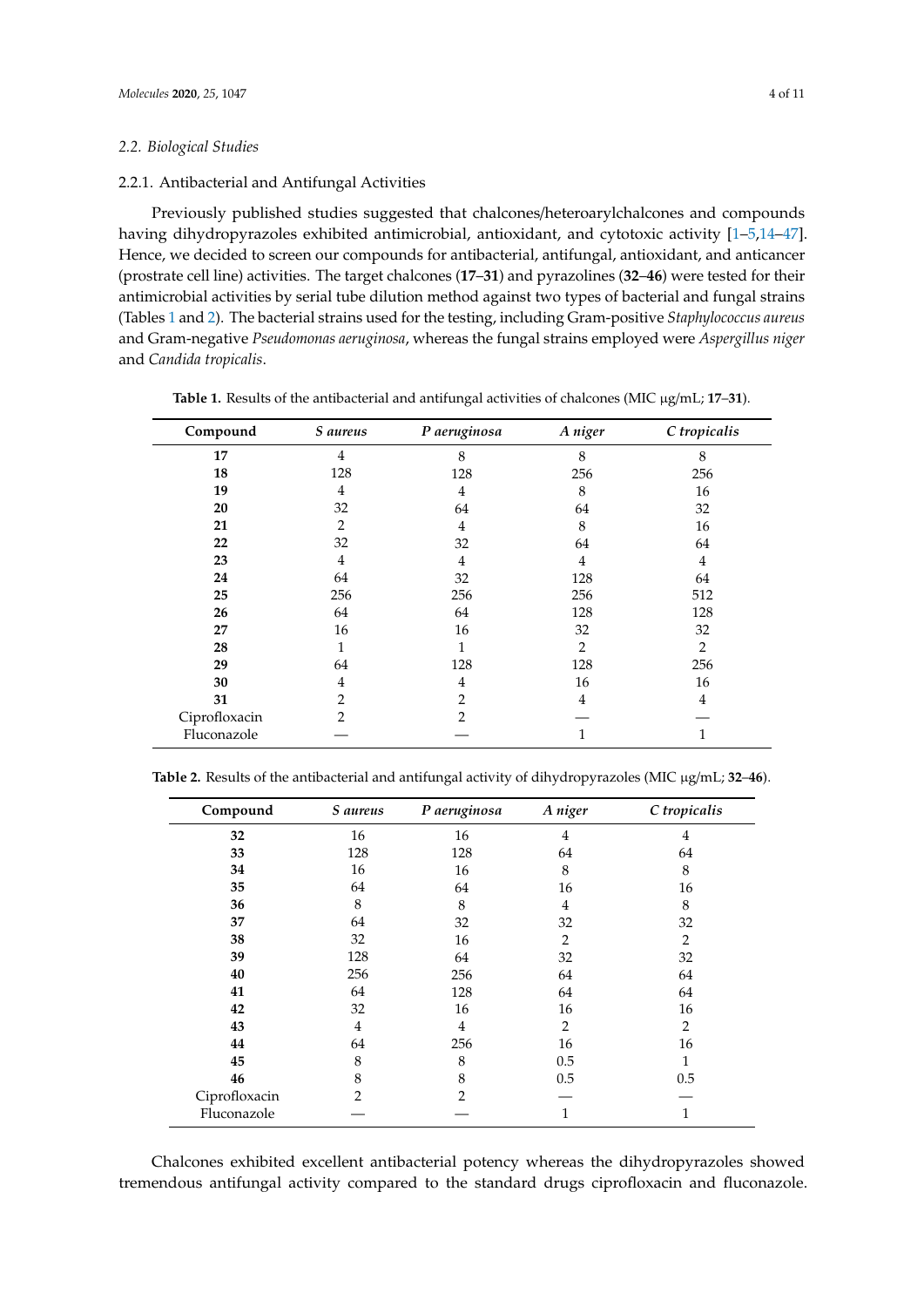In chalcones and dihydropyrazoles, the nature and position of the substituents on the phenyl ring played a crucial role for the antimicrobial activity. Compounds **17**–**29** had an electron-donating group (-OCH3) substituted at positions 2–6 on the aromatic ring and compounds **30** and **31** had electron-withdrawing groups (F, Cl) substituted at position 2 and electron-donating groups at position 3–6 on the aromatic ring. Compounds **17**–**19** represent monosubstituted chalcone derivative; **20**–**25** represent disubstituted chalcone derivative and compounds **26**–**31** represent trisubstituted chalcone derivative. In the monosubstituted chalcone series **17**–**19**, the methoxy group at position 2 and 4 showed better antibacterial and antifungal activity than at position 3 but lower than the standard drugs. Among the disubstituted chalcone series **20**–**25**, substitution at positions 2 and 6 showed better antibacterial activity than at positions 2,3 (**20**); 2,4 (**21**); 2,5 (**22**); 3,4 (**24**); and 3,5 (**25**). However, these compounds had lower activity than the standard drugs. In the trisubstituted series, **28** containing a 2,4,6-trimethoxyphenyl ring was the most potent (MIC  $1 \mu g/mL$ ) among the chalcone series and its antibacterial activity was found to be greater than ciprofloxacin. In contrast, the antifungal potency of 28 was found to be 2  $\mu$ g/mL, which was less compared to fluconazole (1  $\mu$ g/mL). On comparing compounds **17**, **19**, **23**, and **28**, it can be observed that the methoxy substituent is favorable to be substituted at positions 2 or 4 (**17** and **19**), 2 and 6 (**23**), or 2, 4 and 6 (**28**). Compound **31** containing 2-chloro-4,6-dimethoxyphenyl was next in potency to **28** with respect to antibacterial and antifungal activities. On comparing compounds **28** and **31**, it can be seen that substituting the electron-donating group instead of the electron-withdrawing group at position 2 was favorable for their antibacterial and antifungal activities. Most of the chalcones demonstrated moderate antibacterial and antifungal activity, with the minimum inhibitory concentration (MIC) ranging from 4–64 µg/mL. Some of the compounds viz., **18**, **25**, **26**, and **29** showed poor activity, with the MIC ranging between 64 and 256 µg/mL. It can be concluded from the structure–activity relationship studies that the presence of additional methoxy groups at the ortho and para positions (2, 4, and 6) was critical for the antimicrobial activity whereas substitution of methoxy groups in meta position (3) was deleterious for the antimicrobial and antifungal potency.

Dihydropyrazoles **32**–**46** exhibited better antifungal than antibacterial activity. As observed in the previous chalcone series, the nature and position of the substituents on the phenyl ring played a crucial role for the antifungal activity. Compounds **32**–**44** had an electron-donating group (-OCH3) substituted at positions 2-6 on the aromatic ring and compounds **45** and **46** had electron-withdrawing groups (F, Cl) substituted at positions 2 and electron-donating groups at positions 3-6 on the aromatic ring. Compounds **32**–**34**, **35**–**40**, and **41**–**46** represent monosubstituted, disubstituted, and trisubstituted dihydropyrazole derivatives. In the monosubstituted dihydropyrazole series, the substitution at position 4 (**32**) was found to be better than position 2 (**34**) for the antifungal activity (MIC 4 vs. 8 µg/mL). Methoxy substitution at position 3 (**33**) resulted in poor antibacterial and modest antifungal activity. Among the disubstituted dihydropyrazole series **35**–**40**, substitution at positions 2 and 6 (**38**) showed better antifungal activity (MIC 2 µg/mL) than at positions 2,3 (**35**); 2,4 (**36**); 2,5 (**37**); 3,4 (**39**); and 3,5 (**40**). However, compound **38** had lower antifungal activity than the standard drug fluconazole (MIC 1 µm/mL). In the trisubstituted series, compound **43** (2 µg/mL) did not show any marked increase in antifungal activity compared to compound **38** (2 µg/mL). Compound **43**, however, had an 8- and 4-fold improvement in the antibacterial activity compared to compound **38**, which indicated that the methoxy group at position 4 benefitted the antibacterial over antifungal activity. The trisubstituted series also had the presence of electron-donating and -withdrawing groups (**45** and **46)**. Structure activity relationship studies (SAR) studies suggested that halogen substituents on the phenyl ring (**45** and **46**) exhibited brilliant antifungal activity compared to fluconazole and improved their antibacterial activity by 8-fold for **45** (MIC 8µg/mL) vs. **41** (MIC 64 µg/mL) but was lowered for **46** (MIC 8 µg/mL) vs. **43** (MIC 4 µg/mL). The antifungal activity of compounds **45** and **46** was found to be the best in this series and better than the standard drug fluconazole. In general, the antibacterial potency of dihydropyrazoles was found to be less than that of chalcones (43 MIC 4  $\mu$ g/mL vs. 28 1  $\mu$ g/mL).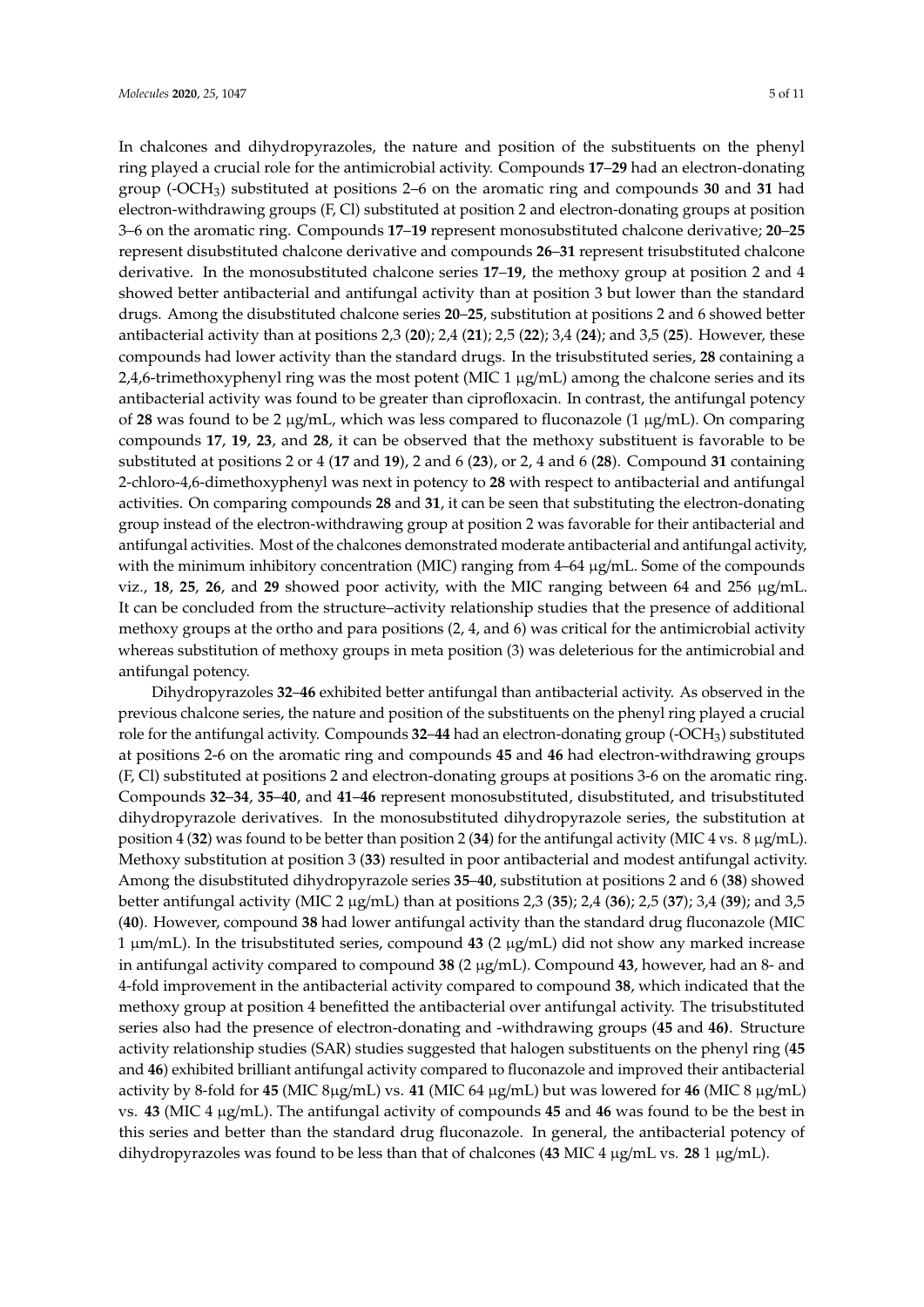# 2.2.2. Antioxidant Activity

The antioxidant activity of all 30 compounds was assessed using 1,1-diphenyl-2-picrylhydrazine (DPPH) free radical scavenging assay and the results are the average of three independent experiments (Table 3). Gallic acid was employed as a positive control. Both isoxazole-based chalcones and dihydropyrazole derivatives exhibited significant antioxidant activity. In the chalcone monosubstituted series (**17**, **18**, and **19**), substituting at positions 2 or 4 or 6 on the phenyl ring did not improve the antioxidant activity. In the disubstituted series (**20**–**25**), compound **25** with substitutions at position 3 and 5 on the phenyl ring gave the highest activity of 9 µg/mL. In the trisubstituted series (**26**–**31**), substitutions at positions 2, 4, and 6 resulted in the highest  $IC_{50}$  of 5  $\mu$ g/mL among all the series. Replacement of the methoxy group (**26** and **28**) with either F (**30**) or Cl (**31**) resulted in a drop in the antioxidant activity, which suggested that electron-donating groups are favored at positions 2 on the phenyl ring. A similar phenomenon was observed in the dihydropyrazole series (**32**–**46**). Compound **43** was found to have an  $IC_{50}$  of 6  $\mu$ g/mL and was the most potent in this series. However, its activity was found to be less than the standard gallic acid ( $IC_{50} = 5 \mu g/mL$ ) It can be concluded from the chalcone and dihydropyrazole data that the antioxidant activity was found to be improved on the substitution of the electron-donating group (- $OCH<sub>3</sub>$ ) on the phenyl ring at positions 2, 4, and 6. In the chalcone series, compound **28** containing three methoxy groups at positions 2, 4, and 6 was the most potent of the 30 compounds and its activity was equal to that of the standard, having an  $IC_{50}$  5  $\mu$ g/mL.

| Compound              | $IC_{50}$  | Compound | $IC_{50}$  |  |
|-----------------------|------------|----------|------------|--|
| 17                    | $33 \pm 1$ | 32       | $44 \pm 1$ |  |
| 18                    | $38 \pm 2$ | 33       | $51 \pm 2$ |  |
| 19                    | $32 \pm 2$ | 34       | $38 \pm 2$ |  |
| 20                    | $24 \pm 1$ | 35       | $32 \pm 1$ |  |
| 21                    | $18 + 2$   | 36       | $25 \pm 2$ |  |
| 22                    | $26 \pm 2$ | 37       | $39 \pm 2$ |  |
| 23                    | $16 + 1$   | 38       | $28 \pm 1$ |  |
| 24                    | $29 + 1$   | 39       | $49 \pm 1$ |  |
| 25                    | $9 \pm 1$  | 40       | $12 \pm 1$ |  |
| 26                    | $6 \pm 1$  | 41       | $8 \pm 1$  |  |
| 27                    | $7 \pm 2$  | 42       | $10 \pm 2$ |  |
| 28                    | $5 \pm 1$  | 43       | $6 \pm 1$  |  |
| 29                    | $8 \pm 2$  | 44       | $12 \pm 2$ |  |
| 30                    | $45 \pm 2$ | 45       | $55 \pm 2$ |  |
| 31                    | $48 \pm 1$ | 46       | $62 \pm 1$ |  |
| Gallic acid $5 \pm 1$ |            |          |            |  |

**Table 3.** Comparison of the DPPH assay results of chalcones (**17**–**31**) and dihydropyrazoles (**32**–**46**)  $(IC_{50}$  values in  $\mu$ g/mL).

### 2.2.3. Anticancer Activity

All the 30 compounds were evaluated for their anticancer potency against the prostate cancer cell line, **DU-145**, employing colorimetric tetrazolium dye (MTT) assay. In the chalcone monosubstituted series **17**–**19**, substituting at positions 2, 4, and 6 did not improve the anticancer activity. Among the disubstituted series **20**–**25**, substitution at position 3 and 4 (compound **24**) produced the best activity but was lower than the standard. Among the trisubstituted series **26**–**31**, having an electron-withdrawing (F) and -donating groups (-OCH3) at position 2, 3, and 4 (compound **30**) resulted in the highest potency among the chalcone series. This suggests that electron-withdrawing and -donating groups on the aromatic ring were required for improving the potency among the chalcone series. Compound **30**, the most potent chalcone, was equipotent to the standard Docetaxel at  $IC_{50}$  5  $\pm$  1  $\mu$ g/mL. Similar phenomena can be seen among the dihydropyrazole series. In the monosubstituted series **32**–**34**, substituting position 2, 4, or 6 did not yield any improvement in the activity. In the disubstituted series **35**–**40**, compound **39** having electron-donating substitution at 3 and 4 was found to be the most potent,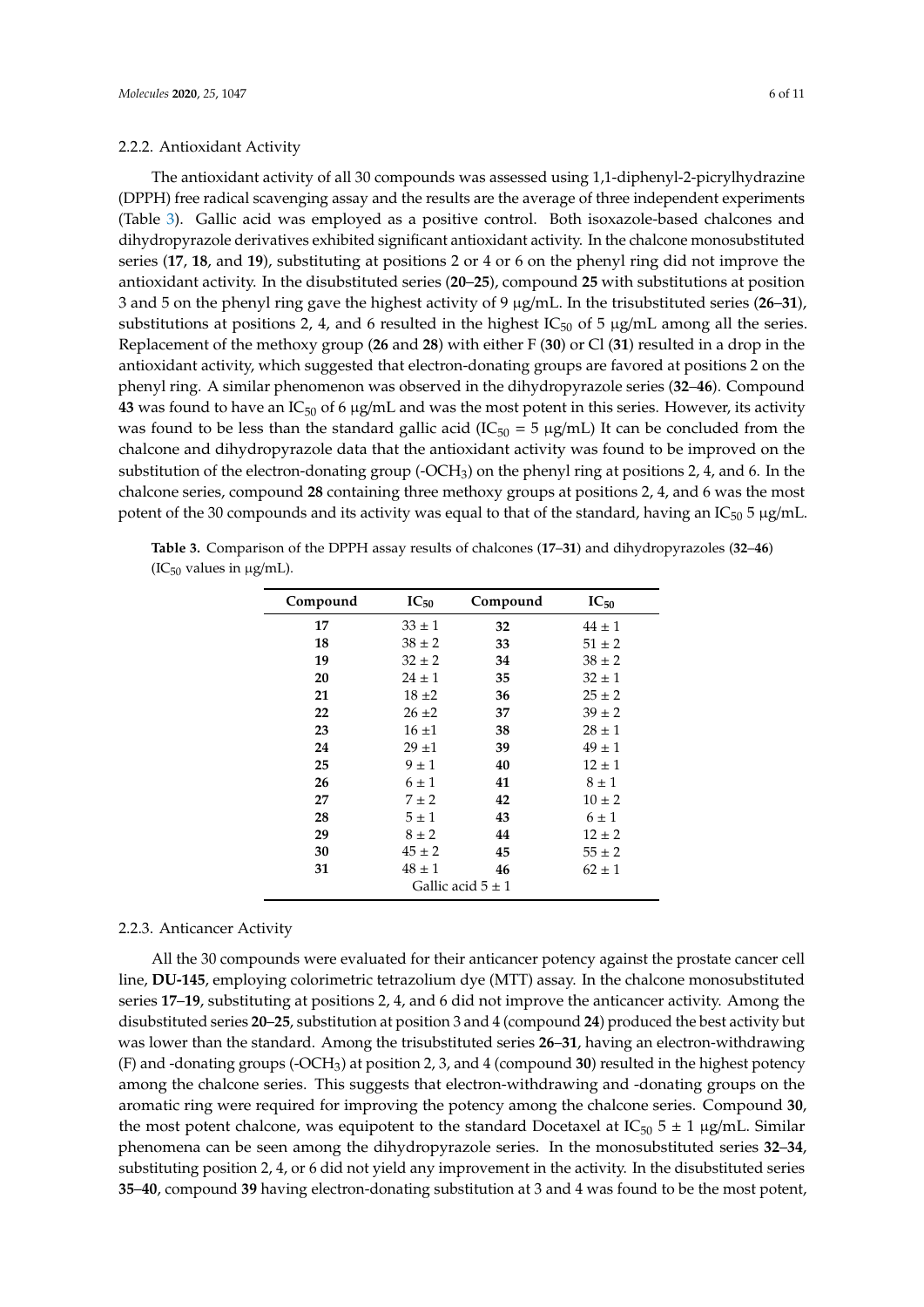with  $IC_{50}$  4  $\pm$  2  $\mu$ g/mL. In the trisubstituted series **41–46**, compound **45** was found to be the most potent having fluoro at position 2 and –OCH<sub>3</sub> at positions 3 and 4, having an IC<sub>50</sub> of  $2 \pm 1 \,\mu$ g/mL. It can be seen that the dihydropyrazole derivatives exhibited superior activity than the chalcones **39** vs. **24** and **45** vs. **30** (Table 4). The SAR features indicated that heterocyclic pyrazoline ring was more essential than the propenone motif found in chalcones. The activity of compounds **39** and **45** was greater than the standard, Docetaxel (MIC = 5 µg/mL). Chalcone **30** and dihydropyrazole **44** exhibited equipotent activity as that of the standard. The compounds  $24$ ,  $29$ ,  $41$ , and  $26$  were next in activity, with  $IC_{50}$ values of 6, 8, 9, and 10 µg/mL, respectively. All the other compounds exhibited modest anticancer activity, with  $IC_{50}$  values ranging from 11–32  $\mu$ g/mL. The compounds were also tested against the human normal cells (**L02**) and were found to be nontoxic to these cells.

| Compound            | <b>DU-145</b> | Human Normal Cells (L02) | Compound | <b>DU-145</b> | Human Normal Cells (L02) |  |  |
|---------------------|---------------|--------------------------|----------|---------------|--------------------------|--|--|
| 17                  | $32 \pm 2$    | >40                      | 32       | $28 \pm 1$    | >40                      |  |  |
| 18                  | $20 \pm 1$    | >40                      | 33       | $18 \pm 2$    | >40                      |  |  |
| 19                  | $36 \pm 1$    | >40                      | 34       | $32 \pm 2$    | >40                      |  |  |
| 20                  | $22 \pm 1$    | >40                      | 35       | $16 \pm 2$    | >40                      |  |  |
| 21                  | $29 \pm 2$    | >40                      | 36       | $26 \pm 2$    | >40                      |  |  |
| 22                  | $38 \pm 1$    | >40                      | 37       | $31 \pm 2$    | >40                      |  |  |
| 23                  | $33 \pm 2$    | >40                      | 38       | $20 \pm 2$    | >40                      |  |  |
| 24                  | $6 \pm 2$     | >40                      | 39       | $4 \pm 2$     | >40                      |  |  |
| 25                  | $12 \pm 1$    | >40                      | 40       | $8 \pm 2$     | >40                      |  |  |
| 26                  | $10 \pm 2$    | >40                      | 41       | $9 \pm 1$     | >40                      |  |  |
| 27                  | $26 \pm 3$    | >40                      | 42       | $18 \pm 2$    | >40                      |  |  |
| 28                  | $30 \pm 2$    | >40                      | 43       | $21 \pm 2$    | >40                      |  |  |
| 29                  | $8 \pm 2$     | >40                      | 44       | $5 \pm 2$     | >40                      |  |  |
| 30                  | $5 \pm 2$     | >40                      | 45       | $2 \pm 1$     | >40                      |  |  |
| 31                  | $16 \pm 2$    | >40                      | 46       | $12 \pm 2$    | >40                      |  |  |
| Docetaxel $5 \pm 1$ |               |                          |          |               |                          |  |  |

**Table 4.** Comparison of the MTT assay anticancer results of chalcones (**17**–**31**) and dihydropyrazoles  $(32-46)$  (IC<sub>50</sub> values in  $\mu$ g/mL).

Data presented as mean  $\pm$  SD ( $n = 3$ ). All the compounds and the standard dissolved in DMSO, diluted with culture medium containing 0.1% DMSO. The control cells were treated with culture medium containing 0.1% DMSO.

A summary of the antibacterial, antifungal, antioxidant, and cytotoxic activity of chalcones (**17**–**31**) and dihydropyrazoles (**32**–**46**) is depicted in Figure 3.



– – chalcones (**17**–**31**) and dihydropyrazoles (**32**–**46**).Figure 3. Summarization of the antibacterial, antifungal, antioxidant, and cytotoxic activities of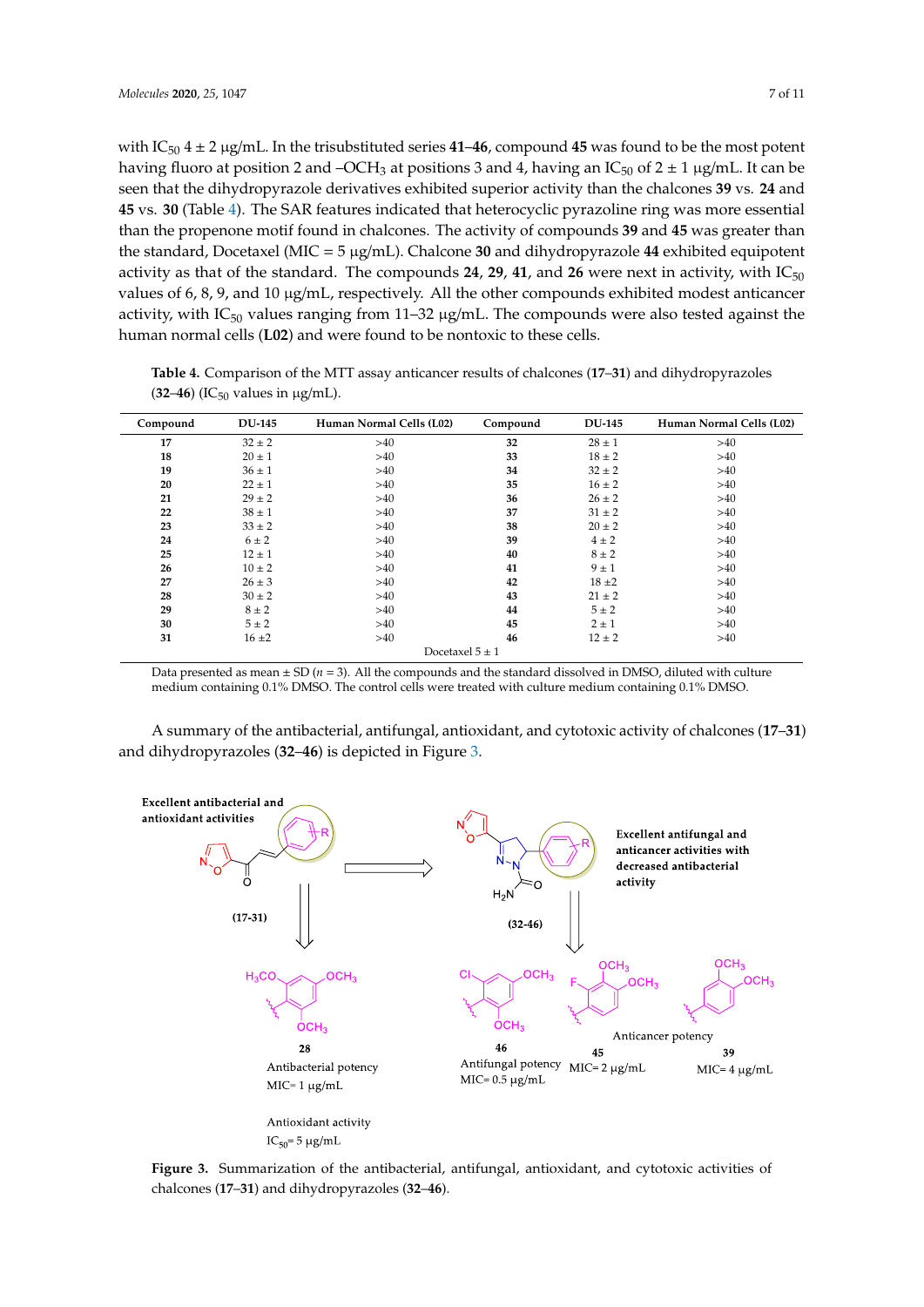# **3. Materials and Methods**

#### *3.1. Biological Activity Studies*

#### 3.1.1. Antibacterial and Antifungal Activities

The antibacterial and antifungal activity of the novel chalcones (**17** to **31**) and dihydropyrazoles (**32** to **46)** against the selected bacterial and fungal strains was assessed by following the procedure described in our previous paper [10].

#### 3.1.2. Antioxidant Activity

The use of the DPPH assay provides an easy and rapid way to evaluate antioxidants by spectrophotometry, hence it can be useful to assess various products at a time. The purpose of this study was to evaluate the antioxidant activity of chalcones and pyrazolines using the DPPH free radical assay. The percentage of antioxidant activity (AA%) of all the compounds was assessed by the DPPH free radical assay. The measurement of the DPPH radical scavenging activity was performed according to methodology described by Brand-Williams et al. The samples were reacted with the stable DPPH radical in an ethanol solution. A 0.1 mM solution of DPPH was prepared by dissolving DPPH in methanol. Gallic acid was taken as a reference standard and different concentrations of test samples  $(5-100 \mu g/mL)$  and standard (1.0, 2.5, and 5.0  $\mu g/mL$ ) were prepared using methanol. One milliliter of 0.1 mM DPPH solution was added to 3 mL of all concentrations of test samples and standard separately. These mixtures were kept in dark for about 30 min and the absorbance was measured at 517 nm [49]. The capability to scavenge the DPPH radical was calculated using the formula:

$$
DPPH \text{ scavanged } (\%) = \frac{\text{Absorbance of control} - \text{Absorbance of sample}}{\text{Absorbance of control}} * 100 \tag{1}
$$

when DPPH reacted with an antioxidant compound and was reduced, the change in color (from deep violet to light yellow) was read [Absorbance (Abs)] at 517 nm after 100 min of reaction using a UV-VIS spectrophotometer.

## 3.1.3. Anticancer Activity

The in vitro anticancer activity of chalcones (**17** to **31**) and dihydropyrazoles (**32** to **46**) was evaluated by the Mosmann's MTT assay as described previously [34].

# **4. Conclusions**

In a nutshell, we reported the antibacterial, antifungal, antioxidant, and anti-prostate cancer and structure–activity relationship studies of 30 isoxazole and substituted phenyl ring-containing compounds, including 15 chalcones and dihydropyrazoles. All the compounds were found to be nontoxic against the human normal cell line LO2. Biological screening data indicated that chalcones exhibited excellent antibacterial and antioxidant activities whereas the dihydropyrazole derivatives showed superior antifungal and anticancer activities. It was observed that the electronic property (electron withdrawing and electron releasing) of the substituents on the phenyl ring was instrumental for the difference in the potency of the compounds. For instance, chalcone **28** containing the 2,4,6-trimethoxy phenyl ring showed the potent antibacterial activity as well as antioxidant activity whereas dihydropyrazole **46** bearing the 2-chloro-4,6-dimethoxyphenyl was the potent antifungal compound and **45** and **39** having 2-fluoro-3,4-dimethoxyphenyl and 3,4-dimethoxyphenyl substituents showed excellent anticancer activity against the prostate cancer (DU-145) cell line. These findings have identified potential lead molecules against the proposed activities. Further studies are under progress to assess the influence of the bioisosteric replacement of the isoxazole scaffold with other privileged five-membered heterocyclic rings.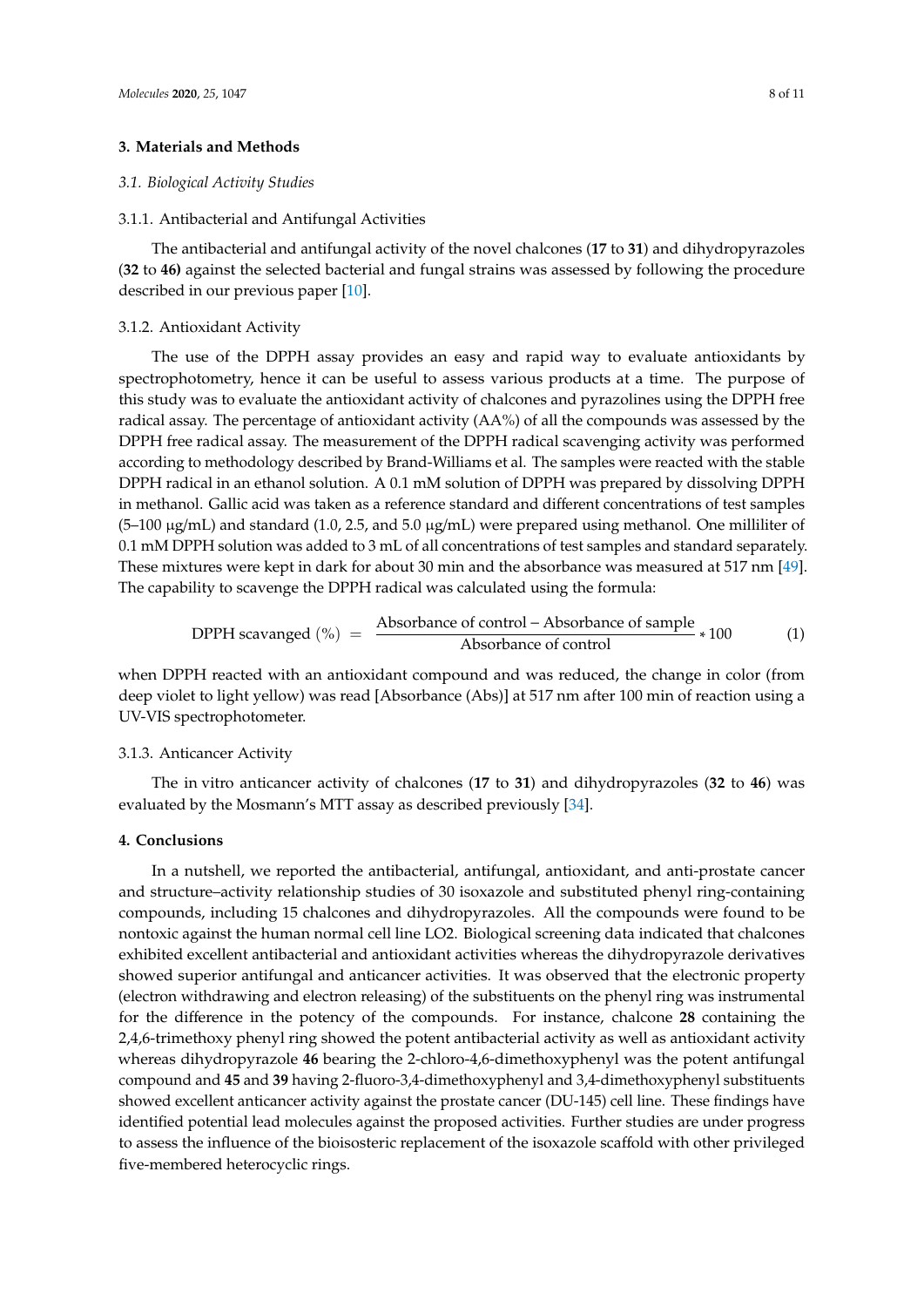**Author Contributions:** Conceptualization, A.S., K.P., S.N. and V.K.; methodology, A.S., R.R.B., K.P., S.N., S.S.; software, A.S., R.R.B., K.P., S.N., S.S.; validation, A.S., R.R.B., K.P., S.N., V.K., and S.S.; formal analysis, A.S., R.R.B., K.P. and V.K.; investigation, A.S., K.P.; resources, A.S., K.P., S.N., and S.S.; data curation, A.S., K.P., S.N. and S.S.; writing—original draft preparation, A.S., R.R.B., K.P., S.N. and S.S.; writing—review and editing, A.S., R.R.B., K.P., S.N. and S.S.; visualization, A.S., K.P. and V.K.; supervision, V.K.; project administration, A.S., K.P., S.N., V.K. and S.S.; funding acquisition, A.S., R.R.B., K.P.,V.K. and S.S. All authors have read and agreed to the published version of the manuscript.

**Funding:** This research received no external funding.

**Acknowledgments:** The authors like to acknowledge the managements of Vignan Pharmacy College, Vadlamudi, Andhra Pradesh, India and ASN Pharmacy College, Tenali, Andhra Pradesh, India for providing the required space and chemicals for this work. R.R.B would like to thank the Dean's office of College of Pharmacy and Health Sciences, Ajman University, UAE for their support in preparation of this manuscript.

**Conflicts of Interest:** The authors declare no conflict of interest.

# **References**

- 1. Gibson, M.Z.; Nguyen, M.A.; Zingales, S.K. Design, synthesis and evaluation of (2-(Pyridinyl)methylene)-1-tetralone chalcones for Anticancer and Antimicrobial Activity. *Med. Chem.* **2018**, *14*, 333–343. [CrossRef]
- 2. Gao, Z.; Hurst, W.J.; Czechtizky, W.; Hall, D.; Moindrot, N.; Nagorny, R.; Pichat, P.; Stefany, D.; Hendrix, J.A.; George, P.G. Identification and profiling of 3,5-dimethyl-isoxazole-4-carboxylic acid [2-methyl-4-((2S,3'S)-2-methyl-[1,3']bipyrrolidinyl-1'-yl)phenyl] amide as histamine H(3) receptor antagonist for the treatment of depression. *Bioorg. Med. Chem. Lett.* **2013**, *23*, 6269–6273. [CrossRef]
- 3. Afzal, B.S.; Lohitha, S.V.K.; Puttagunta, S.B.; Shaik, A.; Supraja, K.; Sai, H.K. Synthesis and screening of novel lipophilic diarylpropeones as prospective antitubercular, antibacterial and antifungal agents. *Biointerface Res. Appl. Chem.* **2019**, *9*, 3912–3918.
- 4. RamirezPrada, J.; Robledo, S.M.; Velez, I.D.; Crespo, M.D.P.; Quiroga, J.; Abonia, R.; Montoya, A.; Svetaz, L.; Zacchino, S.; Insuasty, B. Synthesis of novel quinoline-based 4,5-dihydro-1-*H*-pyrazoles as potential anticancer, antifungal, antibacterial, antiprotozoal agents. *Med. Chem.* **2017**, *131*, 237–254.
- 5. Sowmya, D.V.; Lakshmi Teja, A.; Padmaja, A.; Kamala Prasad, V.; Padmavathi, V. Green approach for the synthesis of thiophenyl pyrazoles and isoxazoles by adopting 1,3-dipolar cycloaddition methodology and their antimicrobial activity. *Eur. J. Med. Chem.* **2018**, *143*, 891–898. [CrossRef]
- 6. Chunlin, Z.; Wen, Z.; Chunquan, S.; Wannian, Z.; Chengguo, X.; Zhenyuan, M. Chalcone: A Privileged Structure in Medicinal Chemistry. *Chem. Rev.* **2017**, *117*, 7762–7810.
- 7. Puja, J.; Dharam, P.P.; Himangini, B.; Uma, A. Chalcone and their Heterocyclic Analogue: A Review Article. *J. Chem. Pharm. Res.* **2018**, *10*, 160–173.
- 8. Ahmet, Ö.; Mehlika, D.A.; Belgin, S.; Hülya, K.G.; Handan, A.K.; Özlem, A.; Merve, B. A New Series of Pyrrole-Based Chalcones: Synthesis and Evaluation of Antimicrobial Activity, Cytotoxicity, and Genotoxicity. *Molecules* **2017**, *22*, 2112. [CrossRef]
- 9. Pallepati, K.; Venkata, R.K.; Afzal, B.S. Antitubercular evaluation of isoxazole appended 1-carboxamido-4,5-dihydro-1H-pyrazoles. *J. Res. Pharm.* **2019**, *23*, 156–163.
- 10. Afzal, B.S.; Yejella, R.P.; Shaik, S. Design, Facile Synthesis, Characterization and Computational Evaluation of Novel Isobutylchalcones as Cytotoxic Agents: Part-A. *FABAD J. Pharm. Sci.* **2015**, *40*, 7–22.
- 11. Kishor, P.; Venkata, K.; Afzal, B.S. Antitubercular Evaluation of Isoxazolyl Chalcones. *RJPBCS* **2017**, *8*, 730–735.
- 12. Lokesh, B.V.S.; Prasad, Y.R.; Shaik, A.B. Novel pyrimidine derivatives from 2,5-dichloro-3-acetylthienyl chalcones as antifungal, antitubercular and cytotoxic agents: Design, synthesis, biological activity and docking study. *Asian J. Chem.* **2019**, *19*, 310–321.
- 13. Afzal, B.S.; Yejella, R.P.; Shaik, S. Synthesis, Antimicrobial, and Computational Evaluation of Novel Isobutylchalcones as Antimicrobial Agents. *Int. J. Med. Chem.* **2017**, *2017*, 1–14.
- 14. Lavanya, G.; Mallikarjunareddy, L.; Padmavathi, V.; Padmaja, A. Synthesis and antimicrobial activity of (1,4-phenylene)bis(arylsulfonylpyrazoles and isoxazoles). *Eur. J. Med. Chem.* **2014**, *73*, 187–194. [CrossRef]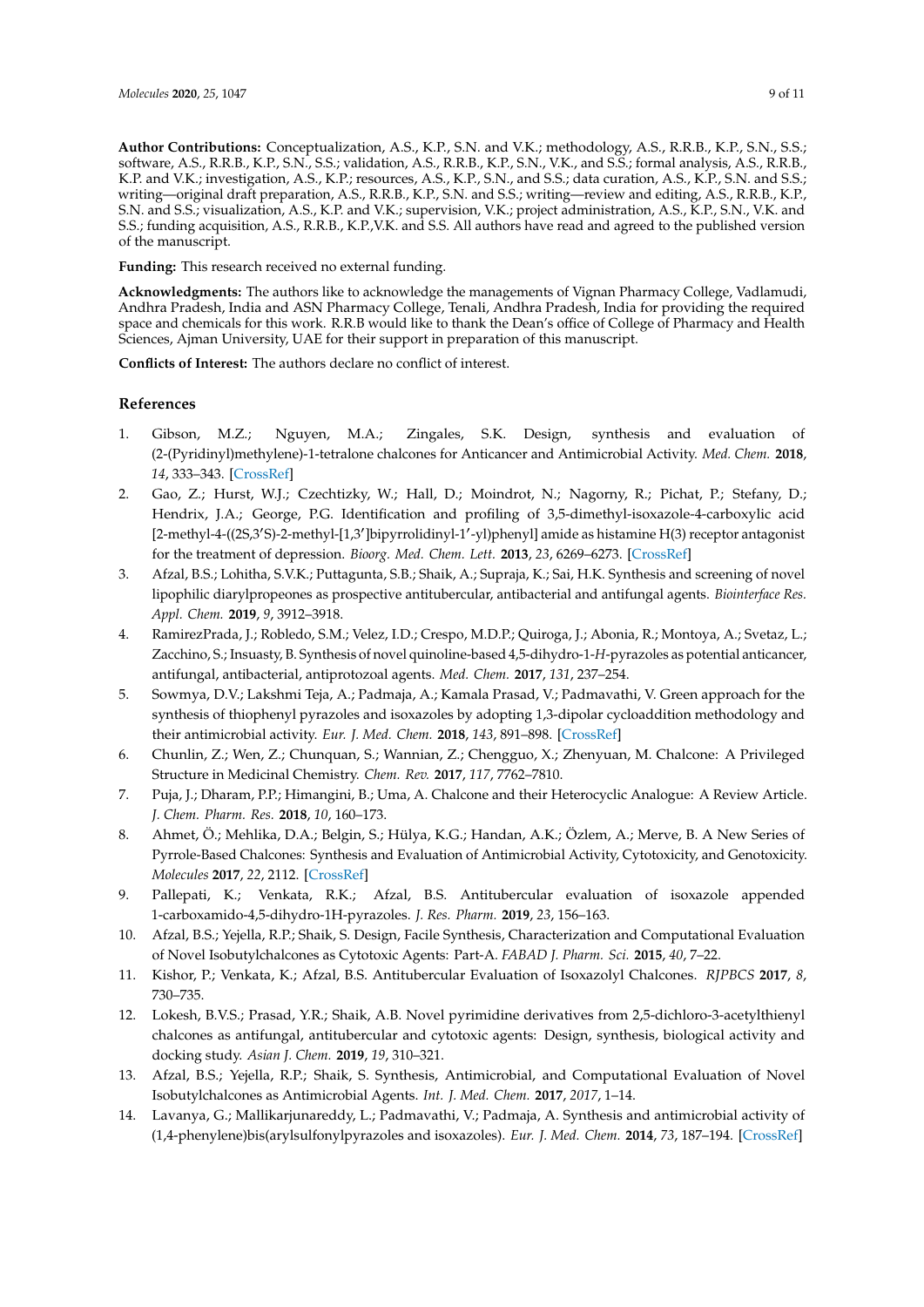- 15. Abdelhamid, A.O.; EI Sayed, I.E.; Zaki, Y.H.; Hussein, A.M.; Mangoud, M.M.; Hosny, M.A. Utility of 5-(furan-2-yl)-3-(*p*-tolyl)-4,5-dihydro-1*H*-pyrazole-1-carbothioamide in the synthesis of heterocyclic compounds with antimicrobial activity. *Biorg. Med. Chem.* **2019**, *13*, 48. [CrossRef]
- 16. Hassan, S.Y. Synthesis, antibacterial and antifungal activity of some new pyrazoline and pyrazole derivatives. *Molecules* **2013**, *18*, 2683–2711. [CrossRef]
- 17. Caliskan, B.; Sinoplu, E.; Ibis, K.; Akhan Guzelcan, E.; Cetin Ataly, R.; Banoglu, E. Synthesis and cellular bioactivities of novel isoxazole derivatives incorporating an arylpiperazine moiety as anticancer agents. *J. Enzyme Inhib. Med. Chem.* **2018**, *33*, 1352–1361. [CrossRef]
- 18. Filali, I.; Romdhane, A.; Znati, M.; Jannet, H.B.; Bouajila, J. Synthesis of new harmine isoxazoles and evaluation of their potential anti-alzheimer, anti-inflammatory, and anticancer activities. *Med. Chem.* **2016**, *12*, 184–190. [CrossRef]
- 19. Jiabing, W.; Lili, H.; Chanchan, C.; Ge, L.; Jingwen, X.; Mengya, S.; Qian, C.; Wulan, L.; Wenfei, H.; Peihong, Q.; et al. Design, synthesis and biological evaluation of chalcone analogues with novel dual antioxidant mechanisms as potential anti-ischemic stroke agents. *Acta Pharm. Sin. B* **2019**, *9*, 335–350.
- 20. Elfi, S.V.H.; Widiastuti, A.E.S. A green synthesis of chalcones as an antioxidant and anticancer. *IOP Conf. Ser. Mater. Sci. Eng.* **2018**, *299*, 012077.
- 21. Yesseny, A.V.M.; Maurico, E.O.; Diego, A.S.M.; Marcela, A.C.; Alejandra, P.V.; Elizabeth, S.; Marcela, R.; Susana, A.Z.; Carolina, M.; Claudia, T.; et al. Antimicrobial, Anti-Inflammatory and Antioxidant Activities of Polyoxygenated Chalcones. *J. Braz. Chem. Soc.* **2019**, *30*, 286–304.
- 22. Chandrabose, K.; Narayana, S.H.; Narayana, M.; Sakthivel, R.; Uma, V.; Elangovan, M.; Devarajan, K.; Piyush, T. Advances in chalcones with anticancer activities. *Recent Pat Anticancer Drug Discov.* **2015**, *10*, 97–115.
- 23. Yong, J.P.; Lu, C.Z.; Wu, X. Potential anticancer agents. I. Synthesis of isoxazole moiety containing quinazoline derivatives and preliminarily in vitro anticancer activity. *Anticancer Agents Med. Chem.* **2015**, *15*, 131–136. [CrossRef] [PubMed]
- 24. Jimi, M.A.; Raj, K. 4,5-Dihydro-1H-pyrazole: An indispensable scaffold. *J. Enzyme Inhib. Med. Chem.* **2014**, *29*, 427–442.
- 25. Hai-Chao, W.; Xiao-Qiang, Y.; Tian-Long, Y.; Hong-Xia, L.; Zhong-Chang, W.; Hai-Liang, Z. Design, Synthesis and Biological Evaluation of Benzohydrazide Derivatives Containing Dihydropyrazoles as Potential EGFR Kinase Inhibitors. *Molecules* **2016**, *21*, 1012. [CrossRef]
- 26. Ewelina, S.; Zenon, P.C.; Bogdan, M.; Andrzej, P.; Wojciech, K. Chalcones and Dihydrochalcones Augment TRAIL-Mediated Apoptosis in Prostate Cancer Cells. *Molecules* **2010**, *15*, 5336–5353. [CrossRef]
- 27. Hongtian, Z.; Lei, T.; Chenghong, Z.; Baochu, W.; Pingrong, Y.; Dian, H.; Lifang, Z.; Yang, Z. Synthesis of Chalcone Derivatives: Inducing Apoptosis of HepG2 Cells via Regulating Reactive Oxygen Species and Mitochondrial Pathway. *Front. Pharmacol.* **2019**, *10*, 1–13.
- 28. Vidhya, C.D.; Hareeshbabu, E.; Krishnakumar, K. Synthesis of hybrid molecules of isoxazole derivatives in search of new anticancer drugs—A review. *IJARIIT* **2019**, *5*, 1348–1355.
- 29. Vanessa, G.; Sidnei, M.; Alex, F.C.F.; Darlene, C.F.; Pio, C.; Ernani, P. Antioxidant and Antimicrobial Properties of 2-(4,5-Dihydro-1*H*-pyrazol-1-yl)- pyrimidine and 1-Carboxamidino-1H-pyrazole Derivatives. *J. Braz. Chem. Soc.* **2010**, *21*, 1477–1483.
- 30. Havrylyuk, D.; Kovach, N.; Zimenkovsky, B.; Vasylenko, O.; Lesyk, R. Synthesis and anticancer activity of isatin-based pyrazolines and thiazolidines conjugates. *Arch. Pharm.* **2011**, *344*, 514–522. [CrossRef]
- 31. Insuasty, B.; Montoya, A.; Becerra, D.; Quiroga, J.; Abonia, R.; Robledo, S.; Velez, I.D.; Upegui, Y.; Nogueras, M.; Cobo, J. Synthesis of novel analogs of 2-pyrazoline obtained from [(7-chloroquinolin-4-yl)amino]chalcones and hydrazine as potential antitumor and antimalarial agents. *Eur. J. Med. Chem.* **2013**, *67*, 252–262. [CrossRef] [PubMed]
- 32. Fernandez, J.; Chicharro, J.; Bueno, J.M.; Lorenzo, M. Isoxazole mediated synthesis of 4-(1*H*)pyridones: Improved preparation of antimalarial candidate GSK932121. *Chem. Commun. (camb)* **2016**, *52*, 10190–10192. [CrossRef] [PubMed]
- 33. Bueno, J.M.; Herreros, E.; Angulo-Barturen, I.; Ferre, S.; Fiandor, J.M.; Gamo, F.J.; Gargallo-Viola, D.; Derimanov, G. Exploration of 4(1*H*)-pyridones as a novel family of potent antimalarial inhibitors of the plasmodial cytochrome bc1. *Fut. Med. Chem.* **2012**, *4*, 2311–2323. [CrossRef] [PubMed]